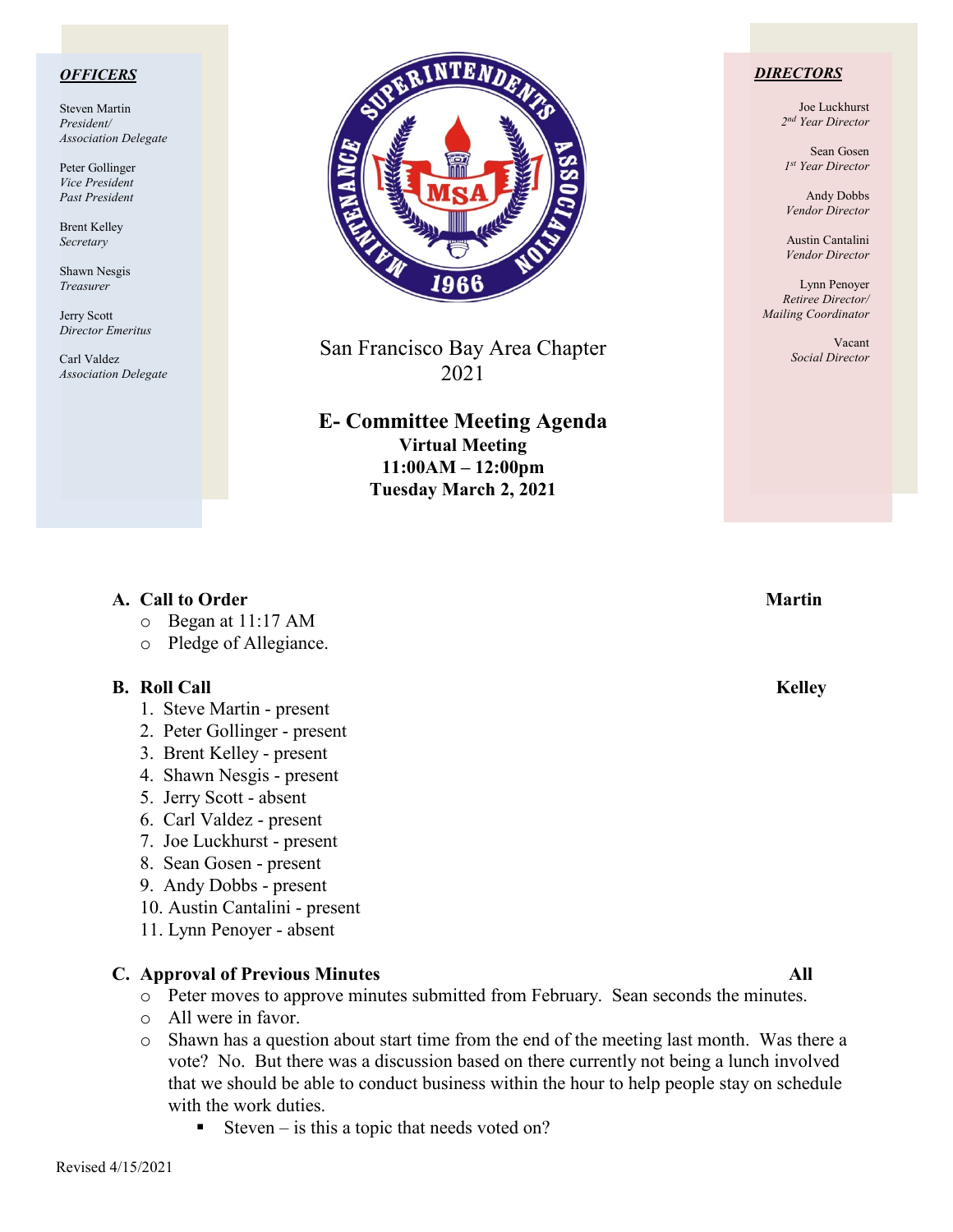- Shawn doesn't think so. Thinks the discussion will work for our needs.
- Steven if this works for everyone then we are good to go.
- Carl hasn't read by-laws but thinks it is up to the President. Length of meeting will depend on content and discussion of content. This was more of a conscious effort in scheduling based on current climate of the world.
- $\blacksquare$  Shawn has seen this in other places because of COVID. If it needs to go longer then it can and should.
- Peter Keeps his schedule blocked off, just in case. Plus gives time for lunch.
- Carl Just understand to keep this time flexible.
- Steven some are working from home, some from work. Just trying to be mindful of everyone's involvement.
- o **Jason sent** October but not Nov. or Dec. These need split up. Steven will take November and Sean will take December minutes and will have them to us by April meeting.

### **D. Standing Committee Reports**

## **1. Membership Gollinger**

### *Members*

*Life Members: 65 Regular Members: 39 Vendor Members: 27 Total Members: 131*

## **Distribution of membership list:**

- o One new member from Sunnyvale. Need to send out reminders as we get closer to renewal date.
- $\circ$  Steven there are many options to consider when trying to get members. Some chapter numbers are very low. We need to get creative with this. What is the incentive for someone to be a member? Zoom is great but needs some work within itself.
- o Carl has a pdf of the members list and tried to convert it to Excel but is not possible. Peter tried as well. Carl did convert the list to a Word file and was able to search for names and agencies but not a very good workable format. Have to do each entry one by one to enter into Excel.
- o Steven should we split up the list and have us begin to reach out to current members/past-members?
- $\circ$  Carl 15 pages. Split up and give each one of us two pages and have them reach out to members on the page.
- o Steven might be better to target the list based on if someone knows the specific person.
- o Peter the list is 214 members to be divided.
- o Carl after removing life members, we are looking at 140 members. Would be better if it was editable.
- o Brent will take a look at the pdf and try to convert it. Will send results to Steven.
	- o DJ Gruver: accidental pop-in. Might listen in for a few minutes and see what's going on.
		- $\blacksquare$  He left at  $11.44$ .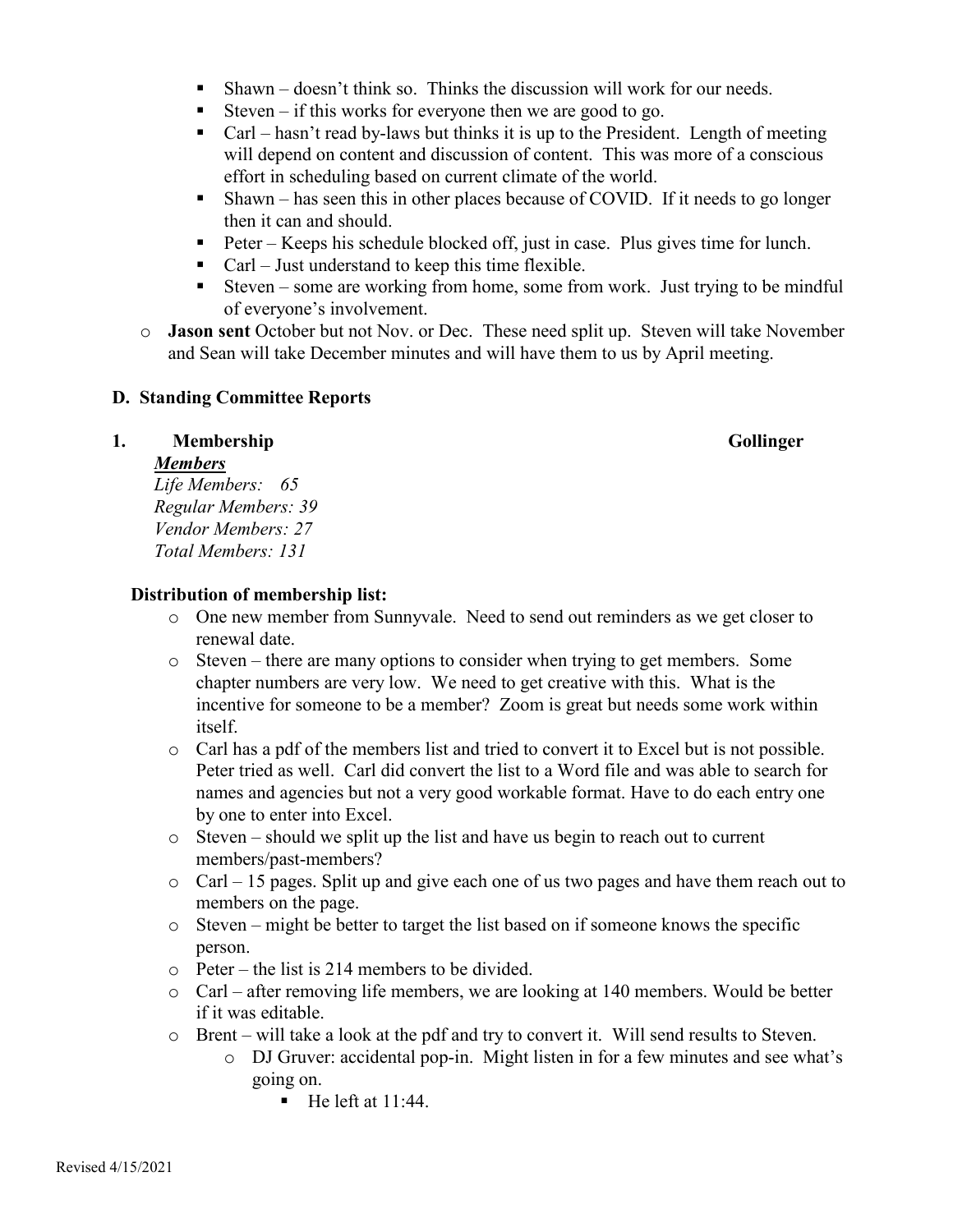## **2. Vendors Report Dobbs/ Cantalini**

o Andy – not much from his end to report on.

# **3. Association Report** Martin/Valdez

- o Was talking to Chris Demendz (sp) and is treasurer or secretary of Central Valley Chapter. Redwood Empire has 5 members. Ventura has no real board or members.
- o In speaking with Chris the question arose of how do we keep people engaged and connected. Chapters just aren't meeting as much right now. One idea Carl had is to make the general meetings (workshops), a meeting for the entire association. So every chapter would take a month and be the host. This is a way to keep us all connected. Let's not let COVID be a detriment, rather use it to our benefit and take advantage of the Zoom conference meetings that can be utilized to stay connected to other chapters. People don't want to see just the locals, rather a community or a group working together to be stronger during these trying times. Not sure how long this would take to implement, assuming others approve.
- o Shawn Great idea but will take a lot of communication and effort from the other chapters.
- $\circ$  Peter Even if association doesn't buy in, this is a great idea to share with other chapters, to where we provide our information to the website for others to use.
- $\circ$  Shawn Great way to get our work out there so that others can join.<br> $\circ$  Shawn Is the board doing anything about memberships?
- $Shawn Is the board doing anything about memberships?$
- o Carl Not exactly. It is more up to chapters. Memberships are what they are. But there aren't a lot of expenses this year which is good moving forward.
- o Peter Do we need to pay the Board or not? Currently we have 66.
- $\circ$  Carl Yes; we need to pay for the current memberships we have. There is no looking down on chapters for low turnout, all things considered. Can we give out free memberships? Yes, but the chapter must pay the allotted amount (\$15) to the association.
- o Peter Current vendor and agency members as of Dec.  $31^{st}$  is 59.<br>  $\circ$  Shawn asking Carl and Steven to reach out to the Board and ask
- Shawn asking Carl and Steven to reach out to the Board and ask them how they are handling payment to the Association. We can make a payment anytime, just want clarity.
- o Carl will reach out to the Association Board members and get some clarification.

# **4. Foundation Report Valdez**

- o Will be meeting with Rick Raven soon about investments. We were aggressive when they first got in but with current uncertainty it was scaled back. Now wondering if we should be aggressive now that things are looking better.
- o Have \$187K in investments with \$25-40K in liquid cash. Total of about \$225K.
- o Chapters are looking for tangibles to invest in. Will provide a grant to education programs to supplement cost of developing classes without increasing tuition to the members. Amount is undetermined. Maybe \$1,500 / year.

# **5. Scholarships Valdez**

- o No news. But will say the RE (?) committee needs to decide whether it is feasible to give out scholarships this June. Applications usually due April  $30<sup>th</sup>$  but this will be re-evaluated. Not sure what scholarship funding looks like right now.
- o If we have golf tourney's then that is a great way to garner funding for scholarships.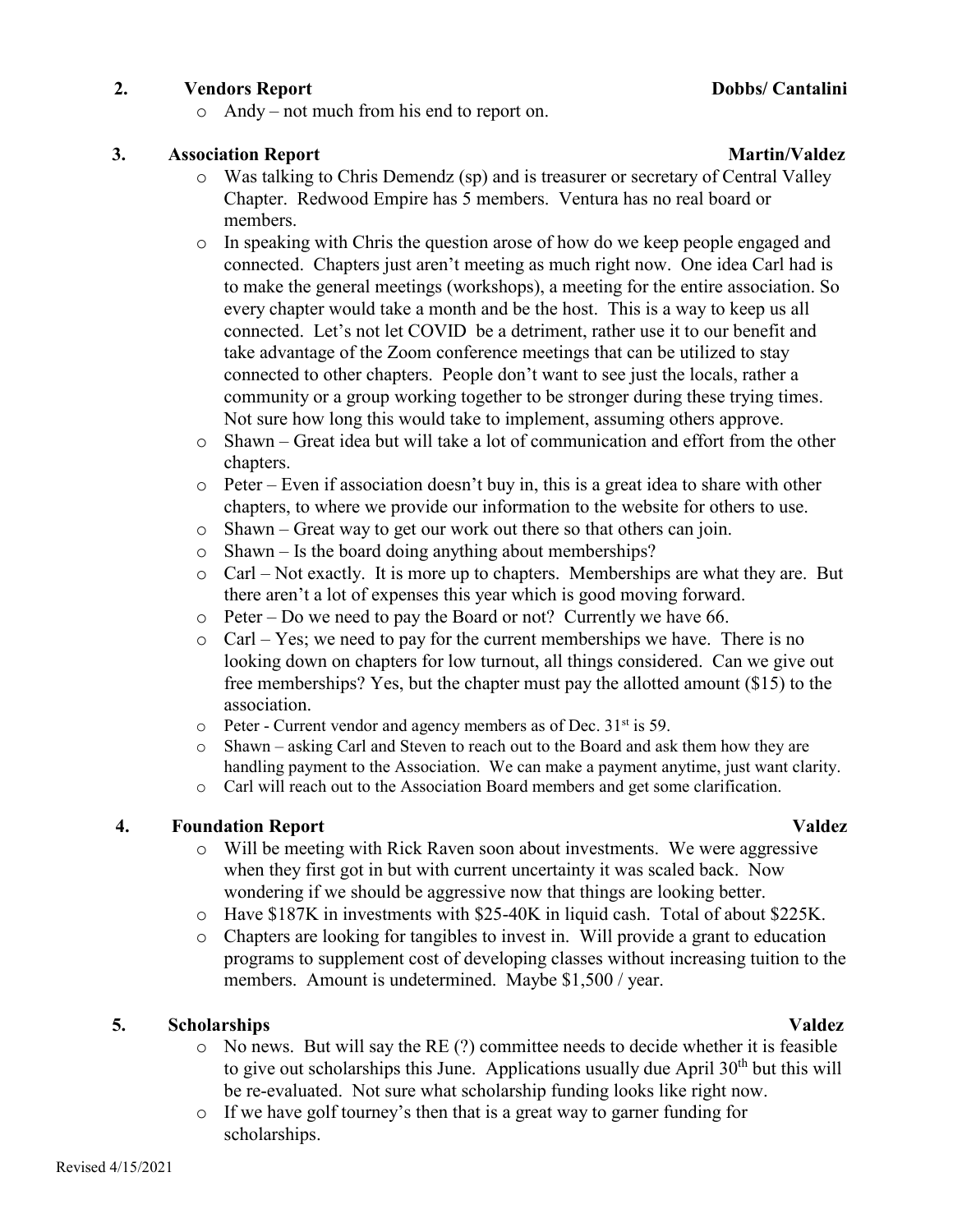o May have to review who receives monies.

# **6. Golf Tournament Committee Report Committee Report Dobbs/Martin**

o This means that we are not aware of a current golf tournament that is going on the we can be a part of.

### **7. Social Committee Vacant**

o Nothing to report.

### **8.** Treasurer's Report Nesgis

## **February:**

| Account totals:       |             |
|-----------------------|-------------|
| <b>Basic Checking</b> | \$11,140.53 |
| Savings               | \$11,204.19 |
| <b>TOTAL</b>          | \$22,344.72 |

o Only interest was activity on savings account, (\$0.17) in February. Carl moves to approve, Brent Seconds. All Approve.

## **December:**

| \$11,548.74 |
|-------------|
| \$11,203.84 |
| \$22,752.58 |
|             |

o Peter moves to approve December. Andy seconds. All approve.

### **January:**

| Account totals:       |             |
|-----------------------|-------------|
| <b>Basic Checking</b> | \$11,140.53 |
| Savings               | \$11,204.02 |
| <b>TOTAL</b>          | \$22,344.55 |

o Carl moves to approve January. Brent seconds. All approve.

- o Peter has no updates for technology.
- o Did a training session with Cvent. Steven can now send emails through Cvent.
- o Responsibility shouldn't be all on one person so Steven stepped up in case Peter isn't available.
- o Carl asking Steven if he has considered asking Sean and Austin to be part of the Technology portion of the committee. Austin does social media for Precision Concrete and Sean has been doing tech since he was young.
- o Steven will speak with them off-line and gather their thoughts on this idea. Will send out an invite to all of us in the next week or so and any and all are invited to join.

### **9. Technology Martin/Gollinger**